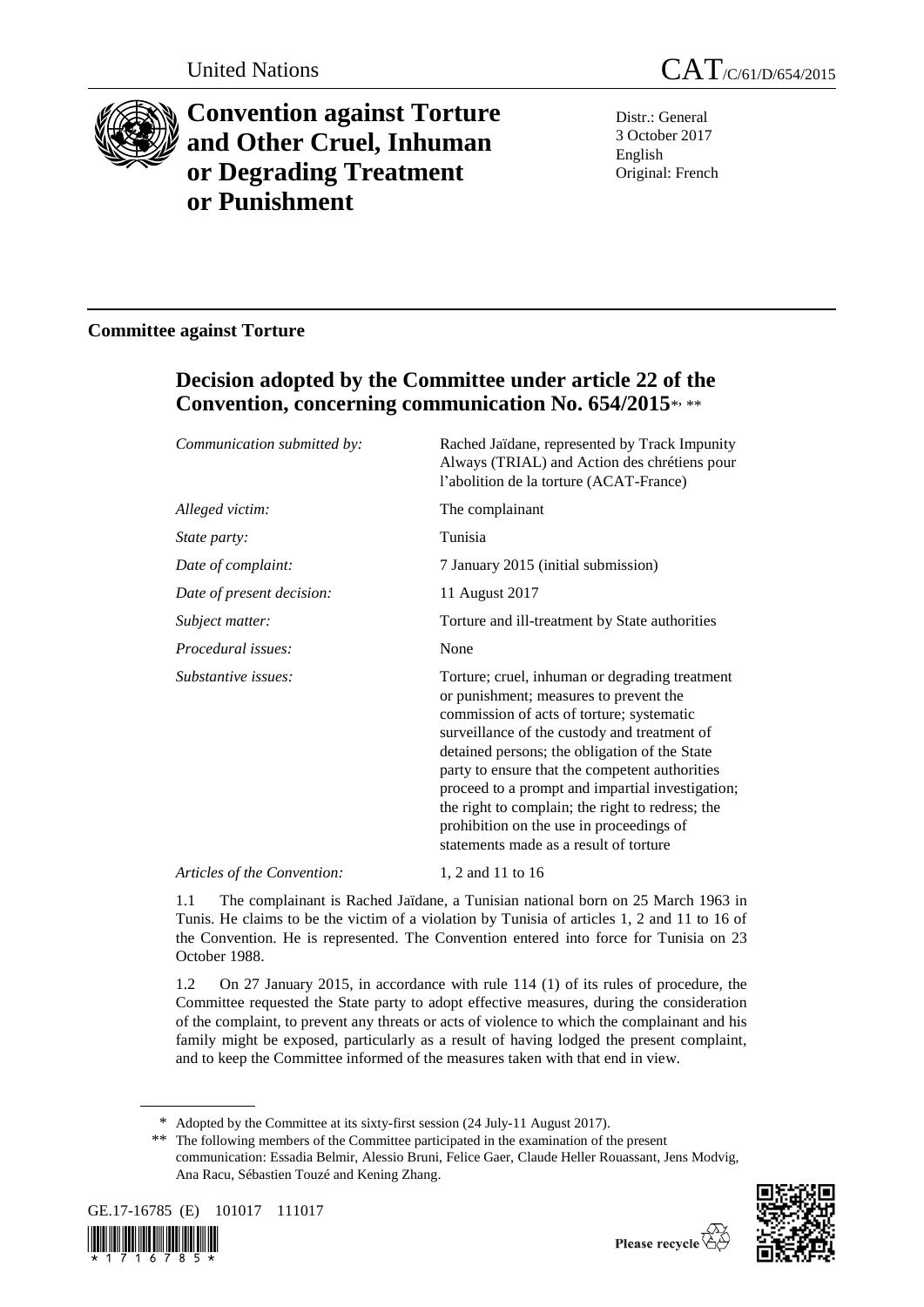## **The facts as submitted by the complainant**

2.1 The complainant is a mathematics teacher at the Hay Khadra secondary school in Tunis. In 1993, while he was a university lecturer in France, the complainant went to Tunisia to attend his sister's wedding. On 29 July 1993, at around 2 a.m., when he was staying at his aunt's residence, about 15 State security officers in civilian clothes turned up in the middle of the night, without a warrant, and arrested him in front of his family. The officers also searched the complainant's room and seized his passport and 2,000 dinars that he was intending to offer his sister as a wedding gift. As he was suspected of fomenting a coup against the Rassemblement Constitutionnel Démocratique (Democratic Constitutional Rally), which was then the ruling party, he was handcuffed, taken to the Ministry of the Interior and interrogated about the purported attack, as well as his alleged links with Salah Karker, a leader of the Ennahda party exiled in France.

## *Custody, interrogation and acts of torture*

2.2 On arriving at the Ministry of the Interior, the complainant was escorted to a plush office with padded doors on the fourth floor. A.S., accompanied by an officer, was seated behind the desk. He introduced himself as the Director of National Security, without revealing his name, and then asked the complainant "where the bombs were hidden". The latter replied that he had no knowledge of a bomb cache and that he had simply come to attend his sister's wedding. The exchange lasted for two minutes and A.S. then threatened to fetch his sister. Rached Jaïdane insulted him, and the Director of National Security nodded to an officer, who took the complainant to another room, where Mohamed Koussai Jaïbi was introduced to Rached Jaïdane as one of his alleged accomplices. Mohamed Koussai Jaïbi was lying on the ground with his clothes torn and his face bleeding and swollen. His feet were bare, his bleeding right foot was apparently broken and he had bruises on his hands.<sup>1</sup> There were about six officers in the room. They ordered Mohamed Koussai Jaïbi to state that Rached Jaïdane's assignment was to put him in contact with Salah Karker, a militant of the Ennahda Islamist movement who was in exile at the time in France. A dozen officers then took Rached Jaïdane into another room on the same floor.

2.3 The complainant underscores that the Ministry's teams of officers then took turns in subjecting him to acts of torture for 17 hours. The officers asked him questions accompanied by threats of torture and death. Rached Jaïdane, on receiving a first slap on the neck, turned round and spat at the officer. By way of retaliation, all the officers present punched him and beat him with truncheons and batons for several minutes. He was then taken to another room with a chair and two desks on which they had placed a wooden pole. The officers ordered him to remove his clothes. When he refused, they undressed him by force, leaving him in his underpants. They hit him, beat him with a truncheon and administered electric shocks to his abdomen. He was suspended on the pole, which was tied to his ankles and wrists with pieces of cloth. He was then beaten in this position for about 30 minutes by a person called Belgacem, nicknamed "Bokassa". Other detainees informed him later that they had been subjected to torture by the same person.

2.4 The complainant managed to loosen the bonds and fell to the floor. The officers began to hit him again, especially on the nails (he still has a scar on his right thumb); they crushed cigarettes on several parts of his body, including one of his hands and his genitalia. They then penetrated his anus with a stick, saying: "There you are, we pushed it in; do you think that you're a man?" The officers also threatened to bring in his sister and rape her. Rached Jaïdane lost consciousness twice. The victim was allowed to pray at 12.30 p.m. in the "roast chicken" position, after promising his torturers that he would confess everything. Belgacem then made him sit down and brought him coffee. Rached Jaïdane pulled himself together and dealt him a blow. Belgacem retaliated and the torture resumed. The officials brought in an iron basin. The detainee was handcuffed behind his back. Two officers, nicknamed Gatla and Fil<sup>2</sup> respectively, entered the room. They plunged Rached Jaïdane's head into the basin several times. When he started to drown, Fil sat on his stomach to make

 $1$  The complainant encloses a copy of Mr. Koussai Jaïbi's complaint of torture, which contains a detailed account of the torture that he suffered.

<sup>&</sup>lt;sup>2</sup> An Arabic word meaning "elephant", with reference to the person's striking corpulence.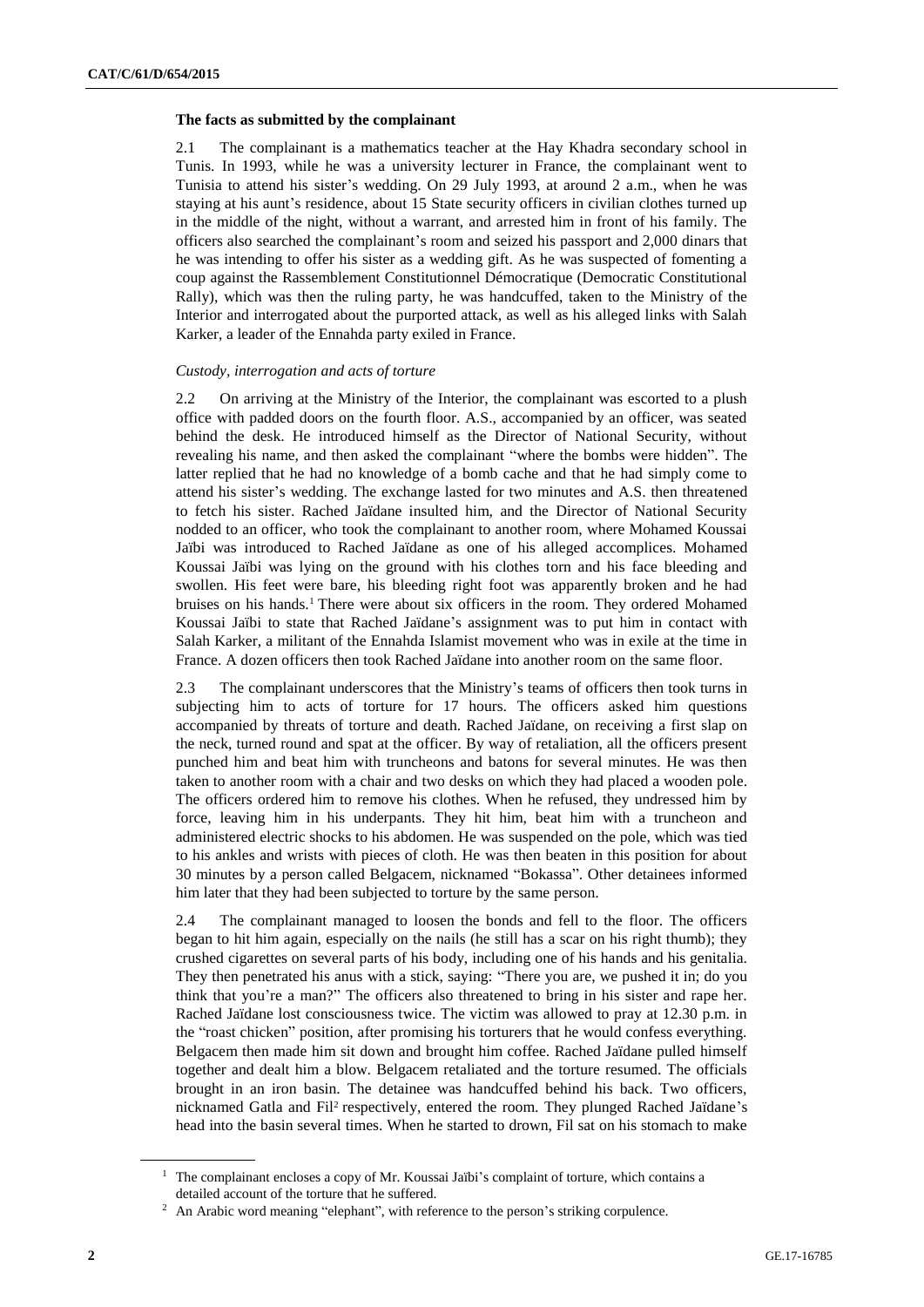him cough up water. They put the detainee back in the roast chicken position and proceeded to strike him, particularly on the sexual organs. The torture session continued until about 7.45 p.m.

2.5 At the end of the day, Rached Jaïdane finished writing a dictated confession, in which he admitted to having been trained in the martial arts at the Parisian faculty of Jussieu, to knowing Mohamed Koussaï Jaïbi, and to having reached an agreement with the Islamist opponent Salah Karker.

2.6 At about 7.45 p.m., Rached Jaïdane was taken down to cell No. 8 located in the basement of the Ministry. The cell, which measured about 3.5 by 4 metres, contained a mattress and a hole in the floor which served as a toilet. The complainant shared the cell for several days with a fellow detainee. During the subsequent 20 days in custody, Rached Jaïdane continued to be beaten with fists and clubs and to be subjected to threats with a view to compelling him to sign a new series of confession statements. The abuse was less severe than that inflicted during the first 17 hours of custody. One of the officers told Rached Jaïdane that it was thanks to the doctor's intervention that the abuse had diminished after the first day. The detainee had lost consciousness several times on the day after his arrest and could not remember having seen a doctor.

2.7 The torture ceased on the twentieth day of custody for reasons unknown to Rached Jaïdane. On the thirtieth day, an official working for the Intelligence Service, a childhood friend of Rached Jaïdane, came to the custody wing of the Ministry of the Interior to bring in a new detainee. He recognized Rached Jaïdane and came over to talk to him. He requested that the complainant should see a doctor, but the nursing officer, nicknamed "Sabromicine", simply gave him analgesics and betadine to disinfect his wounds. Rached Jaïdane remained in detention at the Ministry of the Interior from 30 July to 4 September 1993, the date of his first appearance before an investigating judge. He was arbitrarily detained for 37 days and maintained in custody for far longer than the legally prescribed period. The Code of Criminal Procedure that was in force at the time limited custody to four days, a period that was renewable once and could be extended by two additional days in exceptional circumstances. The maximum period was thus 10 days. Moreover, the failure to notify his family of his detention at the Ministry of the Interior constituted a breach of the Code of Criminal Procedure. He remained in incommunicado detention in the Ministry, which is not an official detention centre.

## *The trial*

2.8 On 4 September 1993, after 37 days in custody at the Ministry of the Interior, Rached Jaïdane was taken to the Ariana court of first instance together with his fellow detainee. The two of them encountered another alleged accomplice in the court cells. He had also been tortured at the Ministry of the Interior, at the instigation of the same officers.<sup>3</sup> The detainees were brought before a first investigating judge, Mostafa Mbazaa, who was shocked by their condition and refused to take the case, invoking the lack of evidence. The three detainees were placed in pretrial detention on the same day in the 9 April Prison. Rached Jaïdane still bore traces of torture on arriving at the prison.

2.9 With a view to backing up the custody file, Rached Jaïdane was returned to the Ministry of the Interior on 20 September 1993 for interrogation by two officers. He signed the interrogation record under threat of further torture.<sup>4</sup> A few days later, he was returned to the court with the other accused and they appeared, one by one, before the third investigating judge. Rached Jaïdane still bore traces of torture, including a cigarette burn on his left hand and evidence of an extracted right thumbnail. He was still limping and bleeding from the anus because of the rape he had suffered while in custody. Judge Ben

<sup>&</sup>lt;sup>3</sup> The complainant attached a witness statement by Mr. Koussai Jaïbi, describing the state in which he discovered Rached Jaïdane on that day, bearing visible signs of torture.

<sup>4</sup> According to the record, the complainant allegedly stated, inter alia, that he had joined the Ennahda party in the early 1980s, that he had distributed party leaflets, and that, on settling in Paris in the 1990s, he had established ties with an individual who would become a close ally, and who would keep him informed and involve him in actions aimed at toppling the existing regime and installing an Islamist regime through armed revolutionary action.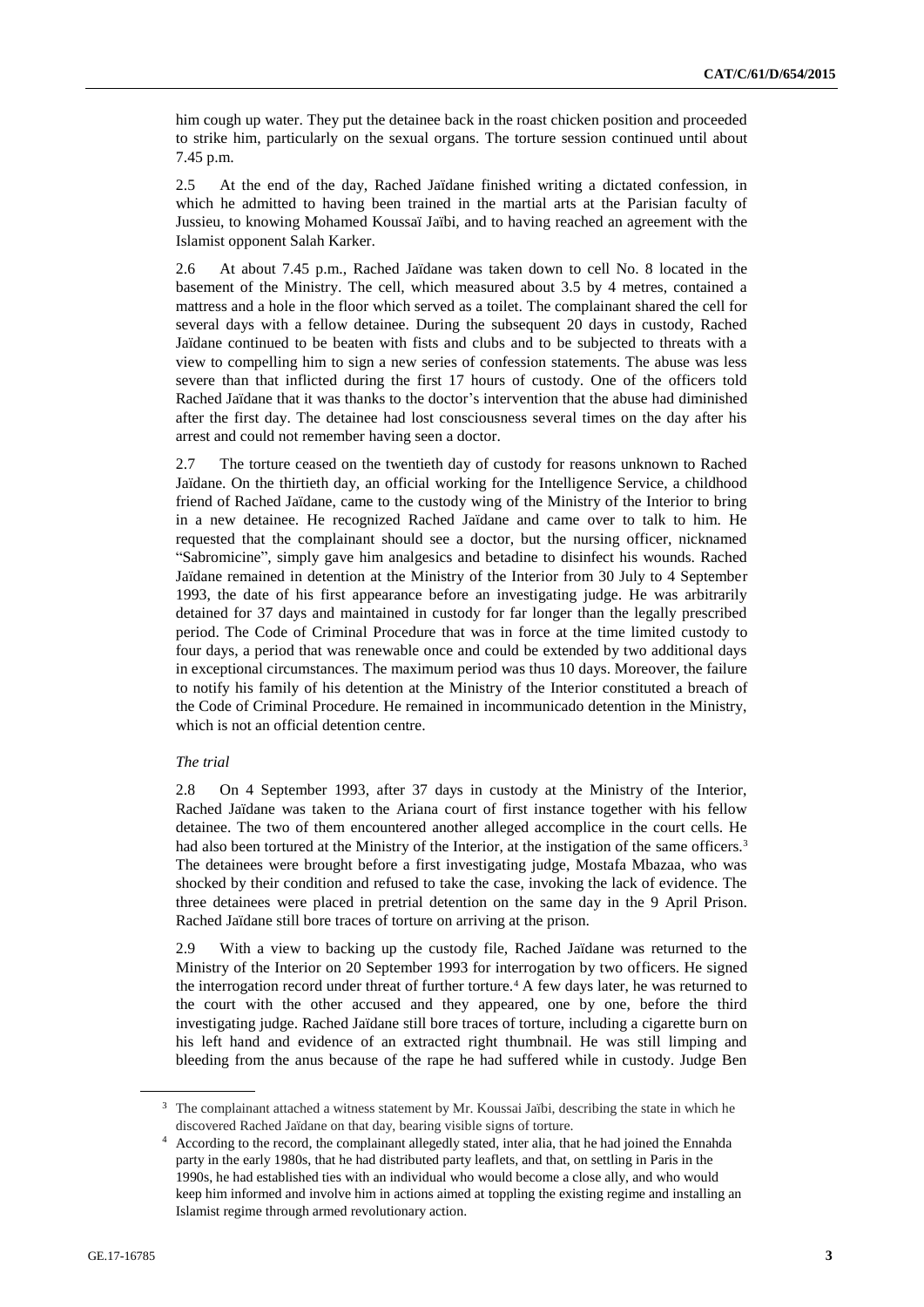Aïssa, who happened to be a distant relative of Rached Jaïdane, told the latter that he was unable to report the torture because he would end up in prison himself.

#### *Conviction and sentence*

2.10 On 30 May 1996, after three years in pretrial detention, Rached Jaïdane was sentenced, together with 11 co-defendants, to 26 years' imprisonment for an attempted attack aimed at changing the Government (art. 72 of the Criminal Code) and for conspiracy (arts. 131 and 132) by the Criminal Division of the Court of Appeal of Tunis ruling at first instance. They were accused of having fomented an attack on the congress of the Rassemblement constitutionnel démocratique, the ruling party, on hotels and on the synagogue of Djerba, and of having planned to kidnap the daughter of the Minister of the Interior and the daughter of Ben Ali. They were all convicted following an expedited 45 minute trial based on confessions obtained through torture. As an appeal in criminal proceedings could not be lodged under Tunisian law prior to the year 2000, the convicted persons filed an appeal in cassation. Their appeal was dismissed the following month.

#### *Conditions of detention while serving the sentence*

2.11 Rached Jaïdane was detained successively in the following prisons: 9 April Prison from 1993 until the end of 1997; Nadhor Prison from 1997 to 1998; Borj Erroumi Prison from 1998 to 1999; Mahdia Prison from 1999 to 2001; Monastir Prison from 2001 to 2002; Gabès Prison from 2002 to 2003; and Borj Erroumi Prison from 2003 to 2006. His family was not allowed to visit him in prison until December 1993. He was repeatedly subjected to solitary confinement during his detention, sometimes for very long periods. At 9 April Prison, where he was placed in pretrial detention after being held in custody at the Ministry of the Interior, he was placed in an isolation cell on numerous occasions for periods ranging from 10 to 45 days as punishment for asserting his rights. He was placed in a cell measuring about 3 by 3 metres, sometimes alone and sometimes with other detainees. The cell contained no bed or blanket and only a hole for use as a toilet. The detainees were provided with only one piece of bread per day. They were denied access to showers and were not allowed out for a walk. When he was alone, Rached Jaïdane was usually chained to the wall by his left leg and right wrist. During the last 30 months of his detention in 9 April Prison, he was held in solitary confinement, alone in a room measuring 3 by 2.5 metres. He was allowed out, separately from other prisoners, only twice each day for between 5 and 10 minutes. Thus, as a result of repeated placement in isolation cells and 30 months of solitary confinement, Rached Jaïdane spent about four years in solitary confinement in the E wing of 9 April Prison. He frequently heard cries from prisoners who were tortured or chained to the bars of their cell door. He was able to communicate through the door with several other Islamist detainees held in solitary confinement.

2.12 When he was not placed in solitary confinement or in an isolation cell, Rached Jaïdane was successively placed in several overcrowded cells in which the majority of the prisoners slept on the floor, between the beds or even under the beds. One of the most overcrowded cells, which was known as the "Karaka" and was located in the G wing, accommodated about 400 prisoners who shared only two toilets. Like other prisoners of conscience, Rached Jaïdane was often deprived of his weekly shower.

2.13 In addition to the deplorable conditions of detention, Rached Jaïdane was repeatedly tortured during his detention in 9 April Prison. Each placement in the isolation cell was preceded by a torture session, during which guards beat his entire body with batons, plastic pipes and kicks. On each occasion they stretched him out on the ground, tied up his wrists and ankles, and struck the soles of his feet with a truncheon or a plastic tube before locking him up in the isolation cell. During two of the sessions, Rached Jaïdane lost consciousness. He awoke with a prison doctor by his side, nicknamed "the Serb", who made sure that he had no fractures but never provided any care. The abuse and placement in isolation cells were escalated for several months.

2.14 At the end of 1994, Rached Jaïdane was assaulted by the head of one of the prison wings. He insulted the detainee, who returned the insult. In retaliation, the prison guard stripped the detainee naked, handcuffed him to the door of one of the isolation cells, beat him from head to foot with a wooden stick for about an hour, and then placed him in a cell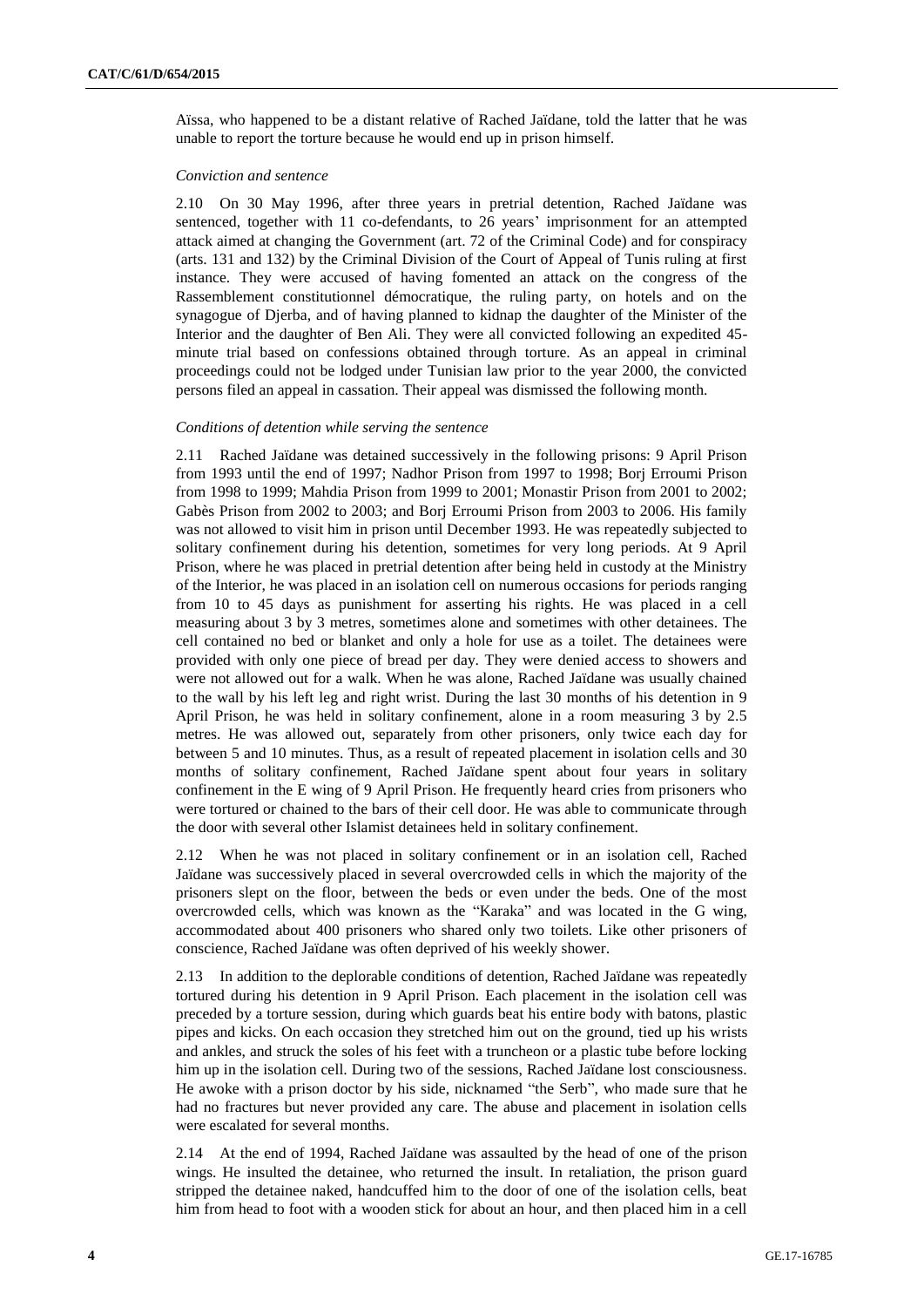measuring 3 by 3 metres, without a window, where there were already 17 inmates. The detainees took turns sleeping, without a bed or a blanket, for 10 days. They were unable to take a shower or to go for a walk, and they were entitled to only one piece of bread per day. Rached Jaïdane was retained in the cell for 30 days.

2.15 The complainant was again assaulted in 1996 to punish him for writing a letter to Ben Ali. Four officers tied him in the roast chicken position and beat his entire body, including his genitals and the soles of his feet (*falaqa* torture). The blows had serious aftereffects, including a problem in his right eye, which was not operated upon until five years later. His right arm and his nose were also broken and he received no immediate treatment. A fellow inmate produced a plaster composed of toothpaste and breadcrumbs to relieve his broken arm.

2.16 Rached Jaïdane did not see the 9 April Prison doctor until he went on hunger strike. The doctor visited him to dissuade him from continuing. He was hospitalized on several occasions during his detention: in 1996 for a mild heart attack; in 1997 on account of a hunger strike; and twice in 2001 for an operation on the eye that had been damaged by torture.

2.17 In the other prisons in which he was subsequently detained, Rached Jaïdane was once placed in solitary confinement for five months in Nadhor Prison and was repeatedly placed in an isolation cell. As in 9 April Prison, he had no bed or blanket during any period in the isolation cell, he ate only one piece of bread each day, and he was unable to take a shower or go for a walk. The cells were devoid of windows except for the isolation cell in Mahdia Prison. Each period in an isolation cell lasted for 7 to 15 days. All in all, he spent 7 days in an isolation cell in Nadhor Prison, about 40 days in Borj Erroumi Prison, 20 days in Mahdia Prison, 15 days in Monastir Prison and 10 days in Gabès Prison. One of the periods in an isolation cell during his first incarceration at Borj Erroumi Prison was preceded by a torture session similar to those to which he had been subjected before being placed in an isolation cell in 9 April Prison.

## *Release and after-effects of the torture*

2.18 Rached Jaïdane was released in February 2006 after 13 years of torture and illtreatment in Tunisian prisons. He continues to suffer severe physical and psychological after-effects of the torture, which have entailed a disability rate of 35 per cent. He suffers, among other after-effects, from an implosion of the right eye, a deviation of the nasal pyramid, buzzing in the ears, positional vertigo, multiple dental fractures, aggravation of a hernia and a varicocele, and post-traumatic neurosis (a medical assessment is attached). Rached Jaïdane is unable to father a child because of several of these pathologies.

#### *Measures taken to secure justice*

2.19 On 3 June 2011, Rached Jaïdane filed a complaint of torture against several Ministry of the Interior officials and prison administration officers, and against the judge who convicted him at first instance. The investigating judge at the Court of First Instance in Tunis to whom the case was referred ordered a medical assessment, which was conducted on 4 October 2011. The forensic medical examiner assessed the rate of permanent disability resulting from the torture at 35 per cent.

2.20 The complainant stresses that the investigating judge failed to undertake a diligent investigation, since he did not seek to identify all the perpetrators of acts of torture and potential witnesses, nor did he endeavour to ascertain, for instance in the archives of the Ministry of the Interior, the exact role and prerogatives of each official employed at the time by the Ministry of the Interior and the State Security service. Furthermore, the judge decided to refer the case to the Correctional Chamber of the Court of First Instance in Tunis rather than to the Criminal Chamber. As the crime of torture did not exist in the Criminal Code at the material time, the investigating judge decided to prosecute the persons accused of the acts committed against Rached Jaïdane for the less serious offence of assault based on article 101 of the Criminal Code.

2.21 The trial opened before the Correctional Chamber of the Court of First Instance in Tunis in April 2012. Notwithstanding the requests of the victim's lawyer, the Chamber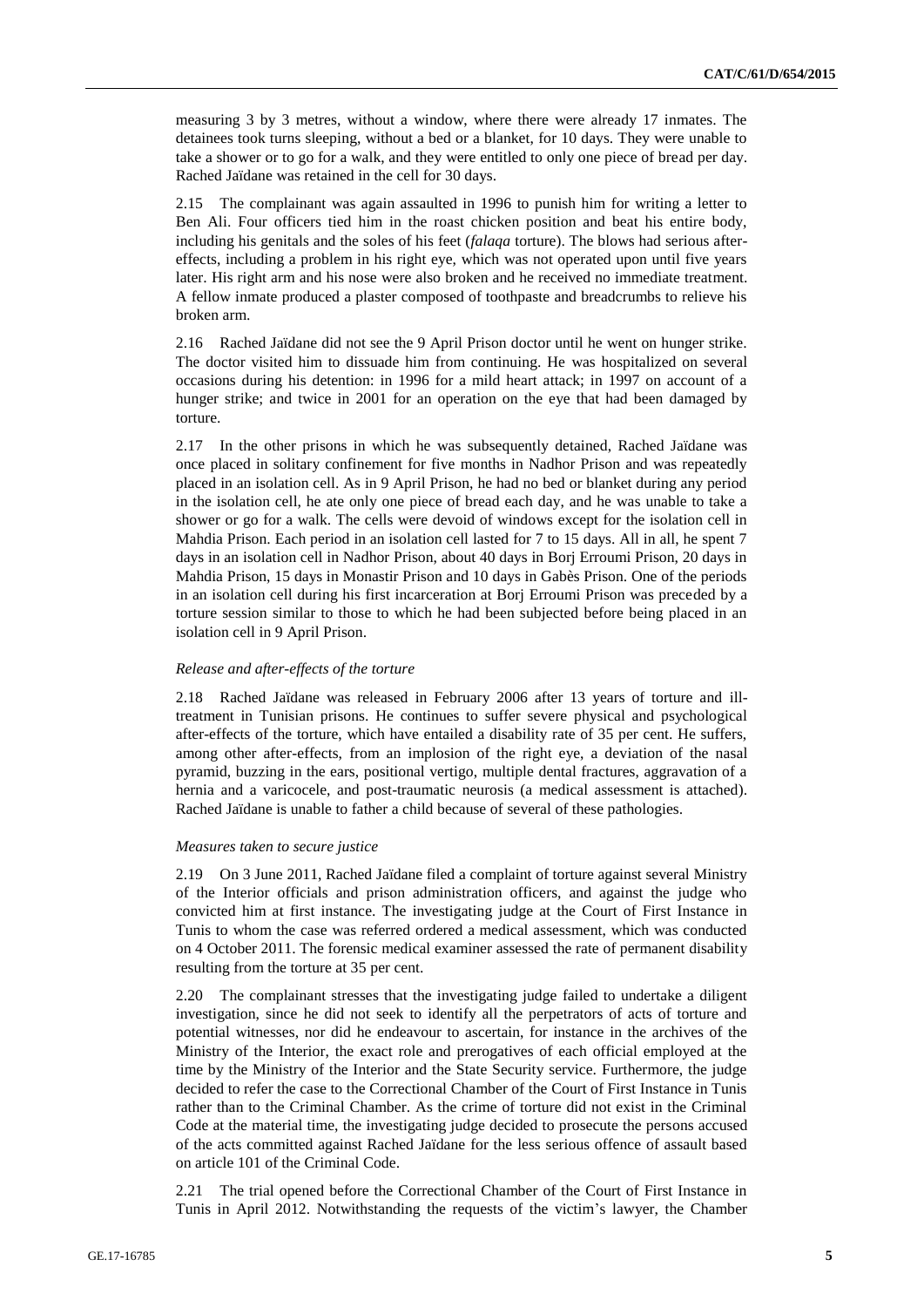refused to withdraw from the case by redefining the offence as a crime. Moreover, since the opening of the proceedings, the trial has been repeatedly deferred, either at the request of the defence, which has been trying to gain time, or because of the absence of one of the accused from the hearing, allegedly on account of ill-health or simply because of a downright refusal to appear in court. All requests for postponement of hearings have been accepted. Furthermore, the complainant was contacted several times by relatives of the accused who tried to persuade him to withdraw his charges. More recently, he began to receive anonymous phone calls threatening to return him to prison.

### *Conclusions concerning the requirement of exhaustion of domestic remedies*

2.22 According to the complainant, he sought to pursue available domestic remedies, but they proved ineffective and fruitless,<sup>5</sup> since no effective investigation was undertaken into the torture suffered. He points out that he repeatedly complained of the torture suffered during his custody, initially to the first investigating judge before whom he appeared on 4 September 1993, after 37 days of arbitrary detention and torture at the Ministry of the Interior. The judge refused to take the case because of the deplorable state of the accused and the weakness of the case file submitted against them. Rached Jaïdane reiterated his complaints during his appearance before the second investigating judge in late September 1993, but they were ignored. During both interviews with the investigating judges, Rached Jaïdane bore clear traces of torture. Despite his allegations and visible traces of torture, the two judges failed to report the crime. The torture continued throughout his 13 years of imprisonment. It was only after the revolution that Rached Jaïdane finally hoped to secure justice for the ill-treatment he had suffered. He filed a complaint with the Court of First Instance in Tunis on 3 June 2011 and finally secured the opening of an investigation, which closed on 16 February 2012. However, the third investigating judge at the Tunis Court, when presented with the case file, failed to undertake a diligent investigation, as already noted. The victim is clearly confronted with passivity on the part of the Tunisian authorities and an obvious lack of due diligence in handling the case.

2.23 The complainant adds that it may be concluded from the general climate of impunity that still prevails in Tunisia for serious violations of human rights, including acts of torture, that he is unlikely to win his case before the national courts. The shortcomings of the judicial system have a disquieting impact on the prosecution of serious crimes, including acts of torture. In light of the outcome of all the steps taken by Rached Jaïdane to secure justice, the complainant requests the Committee to confirm that he sought to pursue available domestic remedies but that they proved to be objectively ineffective, partial and futile, and that reasonable time limits were exceeded.<sup>6</sup> More than 21 years after the facts, the case has still not been considered with a view to prosecuting and punishing the alleged perpetrators. In light of the Committee's jurisprudence, such a delay is manifestly excessive. Accordingly, the delay of more than 18 years in launching an investigation into the allegations of torture, and the period of more than 35 months that elapsed from the beginning of the legal proceedings without an effective examination of the case leading to the prosecution and punishment of all perpetrators, and to reparations for the victim, constitute unreasonable delays justifying the non-exhaustion of domestic remedies.

## **The complaint**

3.1 The complainant alleges that articles 1, 2 (1), 4, 11, 12, 13, 14, 15 and 16 have been violated.

<sup>5</sup> Communication No. 59/1996, *Blanco Abad v. Spain*, Views adopted on 14 May 1998, para. 8.8. See also communications Nos. 368/2008, *Sonko v. Spain*, decision adopted on 25 November 2011, para. 10.7; and 261/2005, *Osmani v. Serbia*, decision adopted on 8 May 2009, para. 10.7.

<sup>6</sup> The complainant refers to the case of *Blanco Abad v. Spain*, in which the delay of 19 days before launching an investigation and the period of 10 months taken to conduct the investigations were deemed to be excessive by the Committee.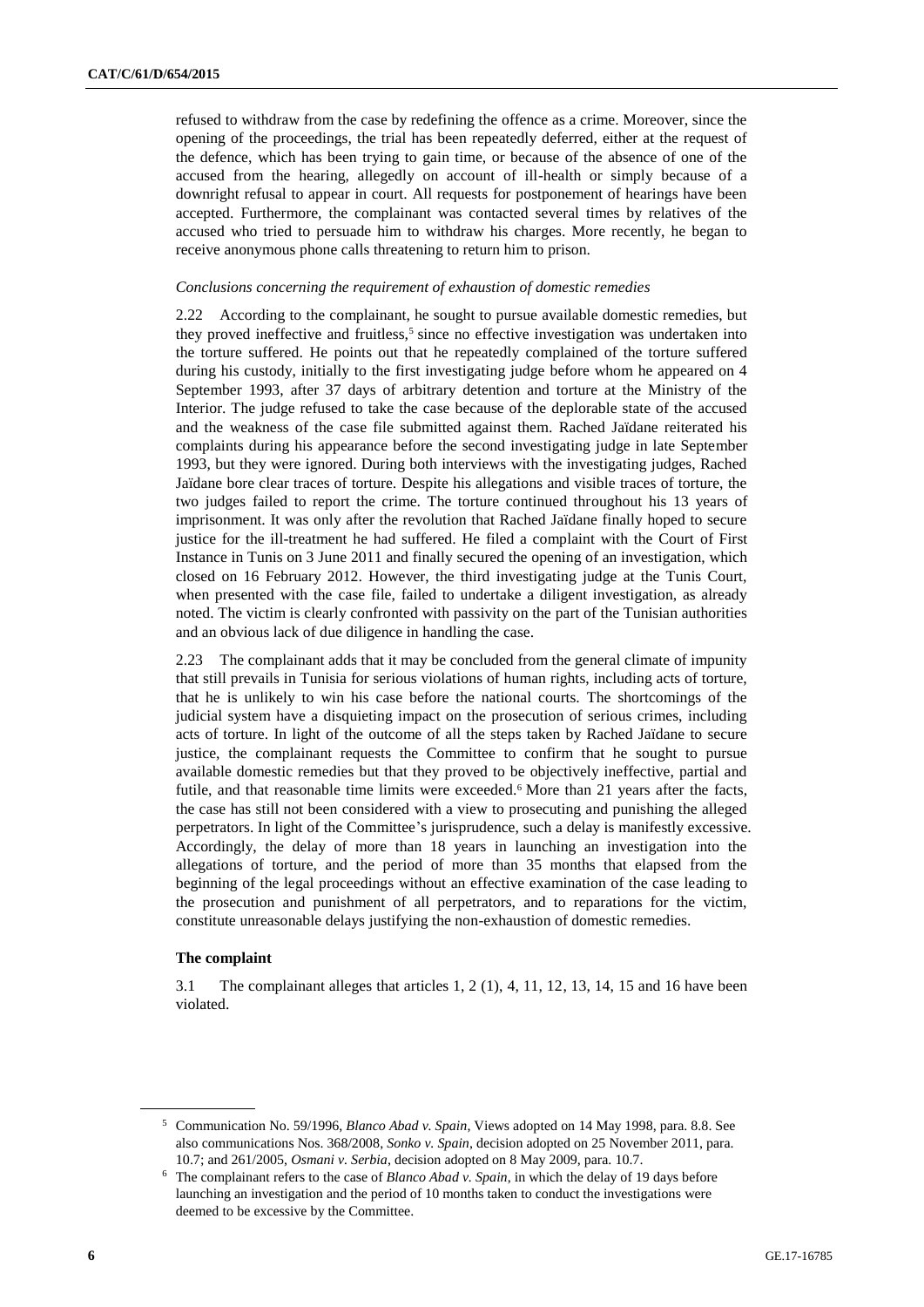## *The definition of torture (article 1)*

3.2 According to the complainant, the acts to which he was subjected constitute torture, within the meaning of article 1 of the Convention. Rached Jaïdane was undoubtedly subjected to extremely severe abuse that caused acute suffering and was subjected to numerous acts of torture, both at the Ministry of the Interior and during his 13 years of imprisonment (see paras. 2.3 ff. for the period of custody and paras. 2.13 ff. for the torture inflicted during post-conviction detention). He continues to suffer severe physical and psychological after-effects of the torture to which he was subjected.

3.3 The intention of Rached Jaïdane's torturers to subject him to acute suffering is obvious. The coordinated nature of the torture inflicted on the persons concerned unambiguously reveals that the torturers took deliberate action with the aim of obtaining confessions. The abuse inflicted on Rached Jaïdane in prison was designed to punish him for claiming his rights. The acts of torture were undoubtedly inflicted by State officials (the State Security service at the Ministry of the Interior, with the complicity of the then Minister of the Interior and the Director of National Security in the same Ministry). According to the complainant, the two investigating judges who saw the victim during the month following his detention and refrained from reporting the facts were also accomplices. The torture inflicted in prison was carried out by prison administration officers and managers, who were probably operating with the consent of the prison directors and deputy directors.

3.4 The complainant adds that he was held incommunicado during his 37 days of detention in the Ministry of the Interior in 1993, which also constitutes a violation of article 1.<sup>7</sup> His family was not notified of his custody, let alone of his place of detention. The Ministry of the Interior was not — and is still not — an official place of detention.

3.5 The complainant was subjected to conditions of detention constituting torture, as described above in paragraph 2.11 and following paragraphs.<sup>8</sup>

## *Effective measures to prevent acts of torture (article 2 (1))*

3.6 According to the complainant, a number of procedural safeguards applicable to all cases of deprivation of liberty were not respected. He remained incommunicado in the Ministry of the Interior from 30 July to 4 September 1993, the date of his first appearance before an investigating judge, that is to say for 37 days. His custody thus lasted for much longer than the maximum period authorized by law at the time. Moreover, his family was not notified of his detention at the Ministry of the Interior and he did not have access to a doctor, in violation of the Code of Criminal Procedure. In addition, he did not receive the assistance of a lawyer because persons in police custody are not guaranteed the right to legal aid under Tunisian law. Rached Jaïdane was thus arbitrarily detained in the Ministry. After appearing before a first investigating judge on 4 September 1993 and before the 9 April Prison administration on the same day, with visible traces of torture, he was returned to the Ministry of the Interior on 20 September and was compelled to sign records under threat of further torture. His pretrial detention continued for nearly three years, which constitutes an unreasonable delay. The Tunisian authorities therefore repeatedly violated article 2 (1) of the Convention.

3.7 The complainant adds that torture was not criminalized under the Tunisian legal system at the material time and that it was not until 1999 that the Criminal Code incorporated the crime of torture. He adds that the definition of torture is not in conformity with the Convention. Article 101 bis, which was introduced into the Tunisian Criminal Code in 1999, was amended after the revolution by Legislative Decree 106 of 22 October

<sup>7</sup> Communication No. 402/2009, *Abdelmalek v. Algeria*, decision adopted on 23 May 2014, paras. 11.3 and 11.4.

<sup>8</sup> Referring, in particular, to a shadow report submitted by the International Federation for Human Rights in connection with the consideration of the second periodic report of Tunisia in 1998, the complainant underscores that, at the time of his imprisonment, deprivation of care, incommunicado detention, and placement in isolation cells under unhealthy conditions were commonplace, especially in the case of political prisoners. Several prisoners died in custody because of lack of care.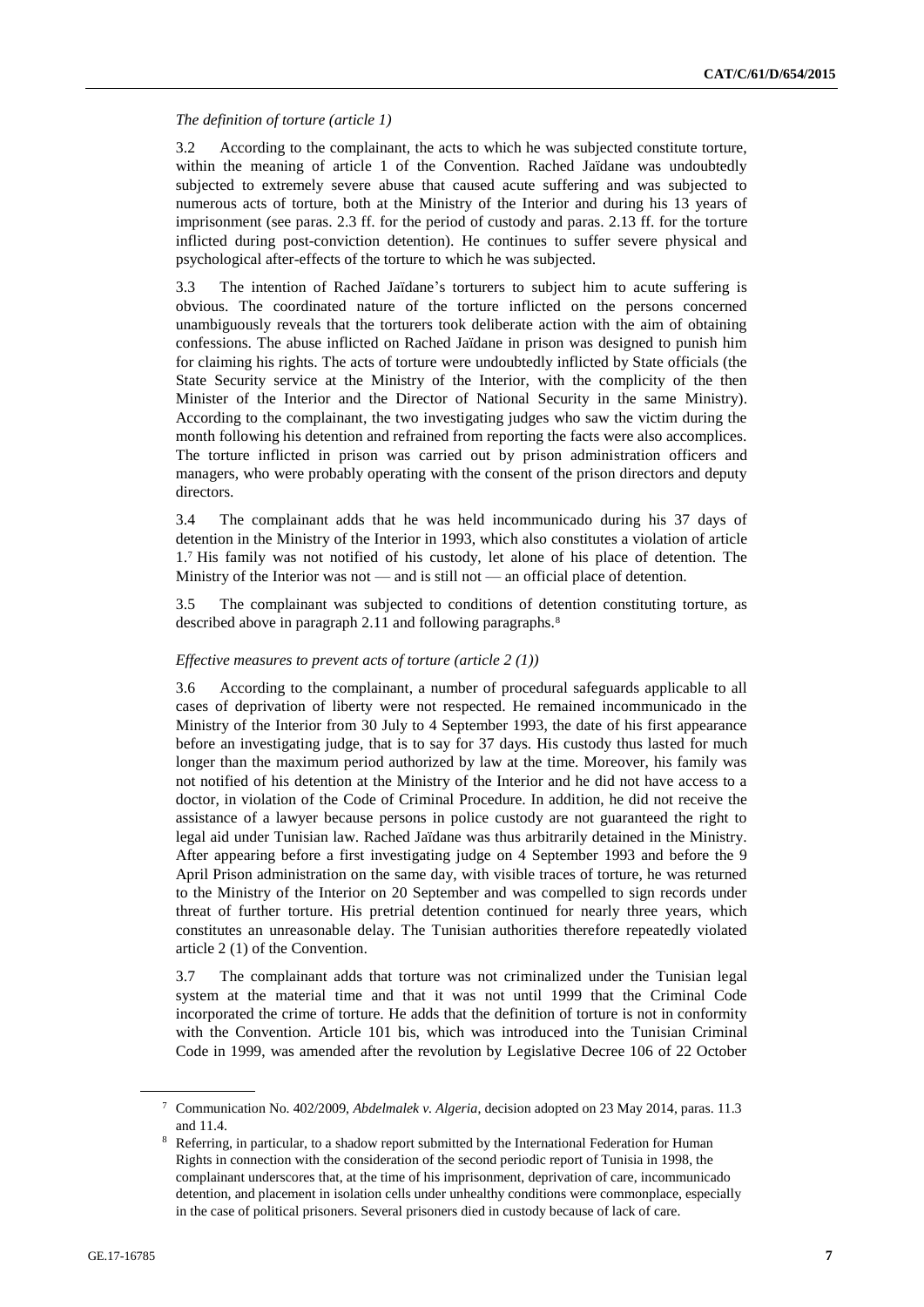2011, allegedly to promote the elimination of the phenomenon of torture. The resulting definition of torture is even further removed than the previous one from the international definition contained in the Convention against Torture.<sup>9</sup> Acts of torture committed prior to the introduction of article 101 bis into the Criminal Code in 1999 should not, in theory, be prosecuted owing to the applicability of the principle of non-retroactivity of criminal law. However, article 148 (9) of the new Constitution stipulates that, for crimes under the transitional justice system, including torture, "the invocation of the non-retroactivity of laws, the existence of a prior amnesty, the authority of res judicata, or the applicability of the statute of limitations to the crime or punishment is considered inadmissible".

## *Measures to ensure that acts of torture are offences under criminal law and are punishable by appropriate penalties (article 4)*

3.8 According to the complainant, the judge should have characterized the acts as violations of articles 250 and 251 of the Criminal Code on account of the complainant's arbitrary detention. Article 250 stipulates that: "Any person who unlawfully apprehends, arrests, detains or illegally confines another person shall be liable to a penalty of 10 years' imprisonment and a fine of 20,000 dinars." Article 251 specifies the following aggravating circumstances: "The penalty shall be 20 years' imprisonment and a fine of 20,000 dinars: (a) if the apprehension, arrest, detention or illegal confinement is accompanied by violence or threats. [...] The penalty is life imprisonment if the apprehension, arrest, detention or illegal confinement lasts for more than one month or results in physical disability or illness; if the operation is intended either to prepare or facilitate the commission of a serious crime or other major offence, or to enable the perpetrators and accomplices of a serious crime or other major offence to flee or escape punishment; or if the purpose is to secure compliance with an order or condition, or to damage the physical integrity of the victim or victims." According to the complainant, these legal definitions are not entirely consistent with article 4 of the Convention. As the acts are defined as a "major offence", the defendants are liable to a maximum of 5 years' imprisonment, which appears to be quite a lenient penalty in the light of the seriousness of the acts.

## *Systematic review of rules (article 11)*

3.9 According to the complainant, the Tunisian authorities manifestly failed to conduct the necessary oversight of his treatment, given his critical condition following the interrogation. In addition, there were several procedural irregularities, including: incommunicado detention in the Ministry of the Interior for 37 days; custody exceeding the maximum period; failure to inform his family and denial of access to medical care; lack of legal assistance, since Tunisian law fails to guarantee that right to persons held in police custody; and detention in an unrecognized place of deprivation of liberty.

3.10 Furthermore, during his 13 years of incarceration, he was repeatedly denied the right to receive visits from his family. He was detained on 4 September 1993 but only received his first family visit in December of that year. He was subsequently denied the right to visits whenever he was placed in solitary confinement. His right to be examined by a doctor in prison was not respected. The doctors whom he saw on rare occasions merely verified that he had suffered no fracture after two beating sessions or visited him on several occasions to persuade him to end his hunger strikes. As they never treated him, Rached Jaïdane had to be hospitalized several times during his incarceration, sometimes in a critical condition.

## *A prompt and impartial investigation (article 12)*

3.11 The complainant also invokes article 12, stressing that the judicial authorities were informed of the acts of torture inflicted on Rached Jaïdane at the end of his period of custody on 4 September 1993, when he appeared before a first investigating judge after 37 days of arbitrary detention and torture at the Ministry of the Interior. Rached Jaïdane reiterated his complaints when he appeared before the second investigating judge at the end

<sup>&</sup>lt;sup>9</sup> See, in this regard, the Committee's concluding observations concerning the third periodic report of Tunisia (CAT/C/TUN/CO/3).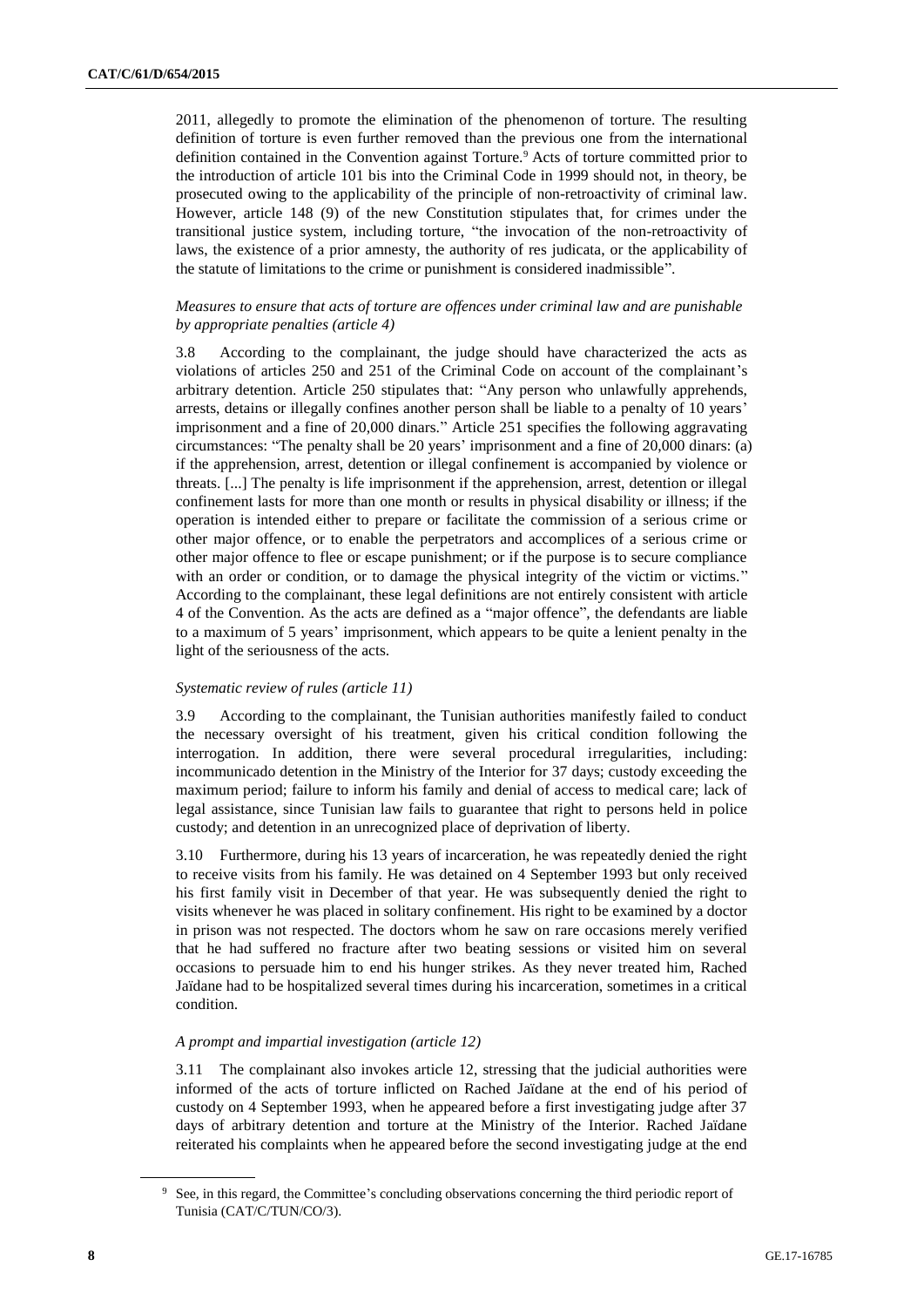of September. During the two interviews with the investigating judges, he bore clear traces of torture. Yet the two judges failed to report the crime and to order an expert medical opinion.

3.12 As he lodged his complaint with the Court of First Instance in Tunis on 3 June 2011 and the investigation was closed on 16 February 2012, it cannot be concluded that an investigation of the facts was immediately initiated or that it was prompt and impartial, since more than 21 years elapsed from the date on which the facts were first reported without an effective investigation and prosecution of the alleged perpetrators. The legal definition adopted by the investigating judge was a simple offence of violence. The trial was opened in April 2012 and the hearings have already been postponed on 15 occasions. This demonstrates a lack of will on the part of the judiciary to render justice to the author of the complaint.

## *A prompt and impartial examination of the allegations (article 13)*

3.13 The complainant adds that a violation of article 13 of the Convention should be found on the same grounds as those invoked in the case of article 12.

### *The right to redress (article 14)*

3.14 With regard to article 14, the complainant points out that a number of procedural safeguards pertaining to his detention were not respected. Moreover, the Tunisian State, having deprived him of criminal proceedings as set out above, deprived him, in addition, of the prescribed legal procedures for obtaining compensation for material and non-material damages due to serious crimes such as torture.

3.15 On 15 March 2012, Rached Jaïdane submitted a claim for compensation to the Ministry of Human Rights and Transitional Justice, which no longer exists today, based on the amnesty certificate issued to him after the revolution as a former unjustly convicted political prisoner. He never received a reply. Moreover, he has not benefited from any rehabilitation measure, and is still suffering from both physical and psychological aftereffects owing to the lack of any proper treatment for his condition.<sup>10</sup>

3.16 In January 2013, Rached Jaïdane was recruited as a mathematics teacher at the Hay Khadra secondary school in Tunis, on the basis of Act No. 2012-4 of 22 June 2012, which grants amnestied former political prisoners or their successors in title the right to apply for a public service post within six months. The complainant underscores, however, that such recruitment is not sufficient to fulfil the State party's obligations under article 14 of the Convention.

#### *Non-utilization of statements obtained through torture (article 15)*

3.17 Referring to the Committee's jurisprudence, $11$  the complainant states that he was placed in pretrial detention and sentenced to 26 years' imprisonment on the basis of his confession. Notwithstanding his allegations of torture, the conditions under which the official record was filed were never verified by the authorities and the confessions were not rendered null and void.

#### *Cruel, inhuman or degrading treatment or punishment (article 16)*

3.18 It is firmly maintained that the violence inflicted on Rached Jaïdane constitutes torture, in accordance with the definition contained in article 1 of the Convention. However, should the Committee consider that this characterization is not applicable, it is maintained as a subsidiary contention that the abuse suffered by the victim definitely constitutes cruel, inhuman or degrading treatment.

<sup>&</sup>lt;sup>10</sup> Certificate in the case file.

<sup>11</sup> Communication No. 193/2001, *P.E. v. France*, para. 3.4. See also communication No. 514/2012, *Niyonzima v. Burundi*, decision adopted on 21 November 2014.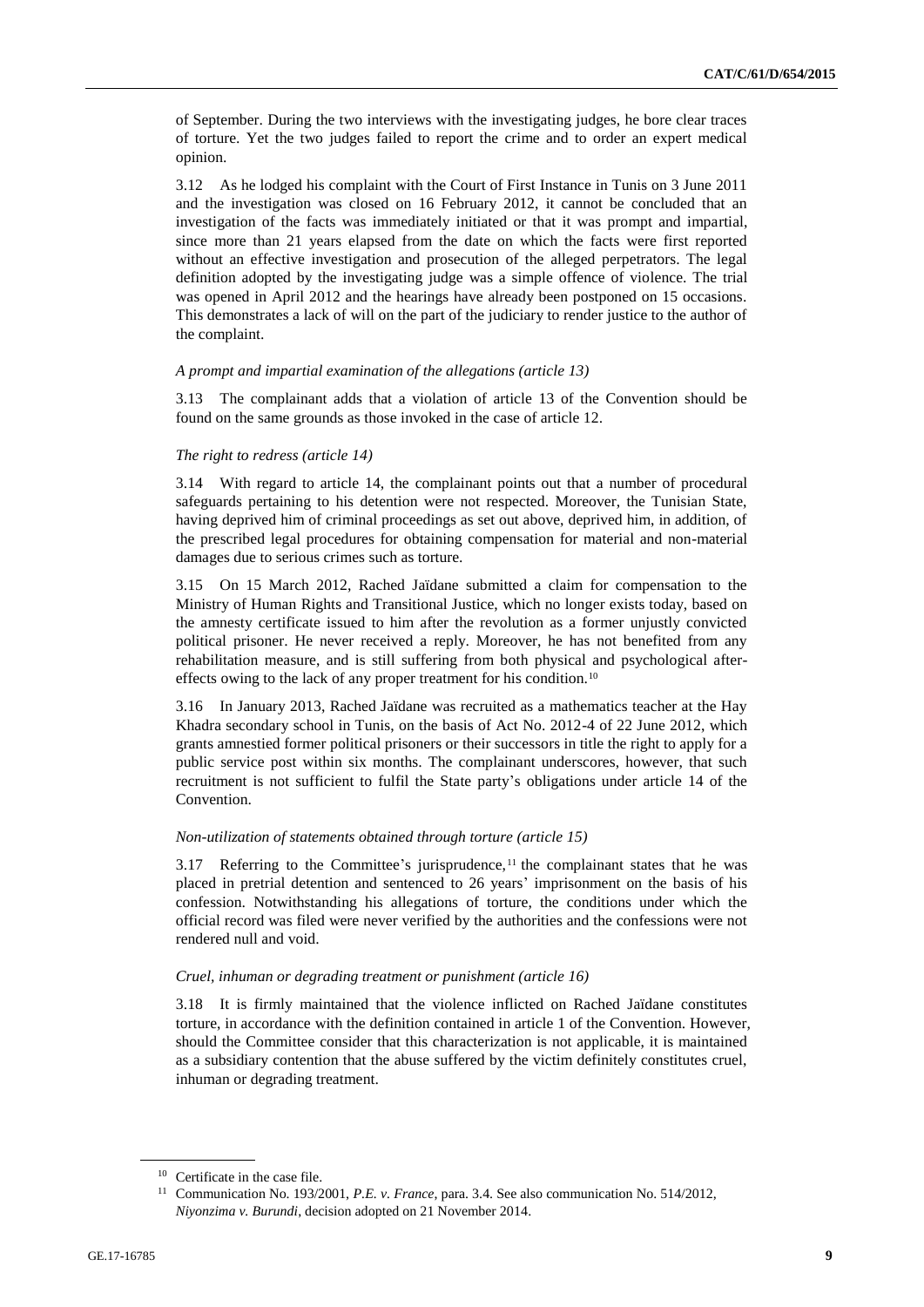## *Request for interim measures*

3.19 The complainant, referring to the Committee's concluding observations,<sup>12</sup> states that since his filing of the complaint on 3 June 2011, relatives of the accused have ordered him to withdraw it or to abandon his charges. In October 2014, he received anonymous calls threatening to return him to prison. Some of those responsible for the acts of torture still apparently enjoy considerable power and means of exerting pressure. Mention may be made, in particular, of the greatly feared former Director of State Security, who was prosecuted in absentia. As he was suspected of involvement in several torture cases that were being investigated, he was sentenced to 5 years' imprisonment at the end of a trial,<sup>13</sup> on 14 November 2011, but he has recently been released. He is considered to be on the run, but he is apparently still in Tunisia and exerts considerable influence on the police. Similarly, the Director of Borj Erroumi Prison currently occupies a high-level post in the prison administration. Hence the complainant legitimately fears reprisals.

3.20 The complainant therefore requests the Committee for protective measures to ensure that he does not suffer irreparable damage, and for steps to guarantee protection of the archives of the Ministry of the Interior, the Ministry of Justice and the prison administration, which could prove useful in seeking the truth.

## **State party's observations on admissibility and on the merits**

4.1 In its observations of 31 July 2015, the State party notes that the complainant filed a complaint against a number of individuals, including former President Zine el Abidine Ben Ali, for acts of torture to which he was subjected. The complaint was registered in the Public Prosecutor's Office of the Court of First Instance as number 7028088/011 on 3 June 2011. The Public Prosecutor's Office authorized the opening of a provisional investigation by the first investigating judge at the Court of First Instance in Tunis. The judge characterized the acts as the crime of use of serious violence without a legitimate ground by a public official in the performance of his duties, pursuant to article 101 of the Criminal Code; the judge then referred the case to the Correctional Chamber of the Court of First Instance in Tunis for prosecution. The complainant appealed against the order to close the investigation. At the hearing on 8 April 2015, the Court of First Instance in Tunis sentenced the accused Zine el Abidine Ben Ali to 5 years' imprisonment for using violence against persons in the course of, or in connection with, his duties without lawful cause; he was also ordered to pay the costs of the criminal proceedings. With regard to the charges filed against the other defendants, the court ruled that the time limit for prosecution had expired.

4.2 According to the State party, the complainant has not exhausted domestic remedies, since the case is still pending before the Court of Appeal and an appeal in cassation may be filed against the ruling of the Court of Appeal.

4.3 With regard to the merits of the case, the State party underscores, as a subsidiary point, that the Public Prosecutor authorized the opening of a provisional investigation at the Court of First Instance in Tunis as soon as the complainant lodged his complaint with the Public Prosecutor's Office. After completing the necessary inquiries, the Court ordered the closure of the investigation and referred the accused to the Correctional Chamber of the Court of First Instance in Tunis for the initiation of proceedings relating to the charges that were deemed to be admissible. Zine el Abidine Ben Ali was convicted. Moreover, the complainant, who appealed against the initial judgment, has not exhausted domestic remedies.

## **Complainant's comments on the State party's submission**

5.1 On 25 August 2016, the complainant highlighted the futility of available domestic remedies in Tunisia and the failure to observe reasonable time limits. He claims that the development that has occurred since the referral of the complaint to the Committee, namely the ruling of the Court of First Instance in Tunis which was handed down on 8 April 2015, confirms these two findings.

<sup>&</sup>lt;sup>12</sup> Report of the Committee against Torture (A/54/44), chap. IV, para. 78.

<sup>&</sup>lt;sup>13</sup> Trial concerning the victims of Barraket Essahel.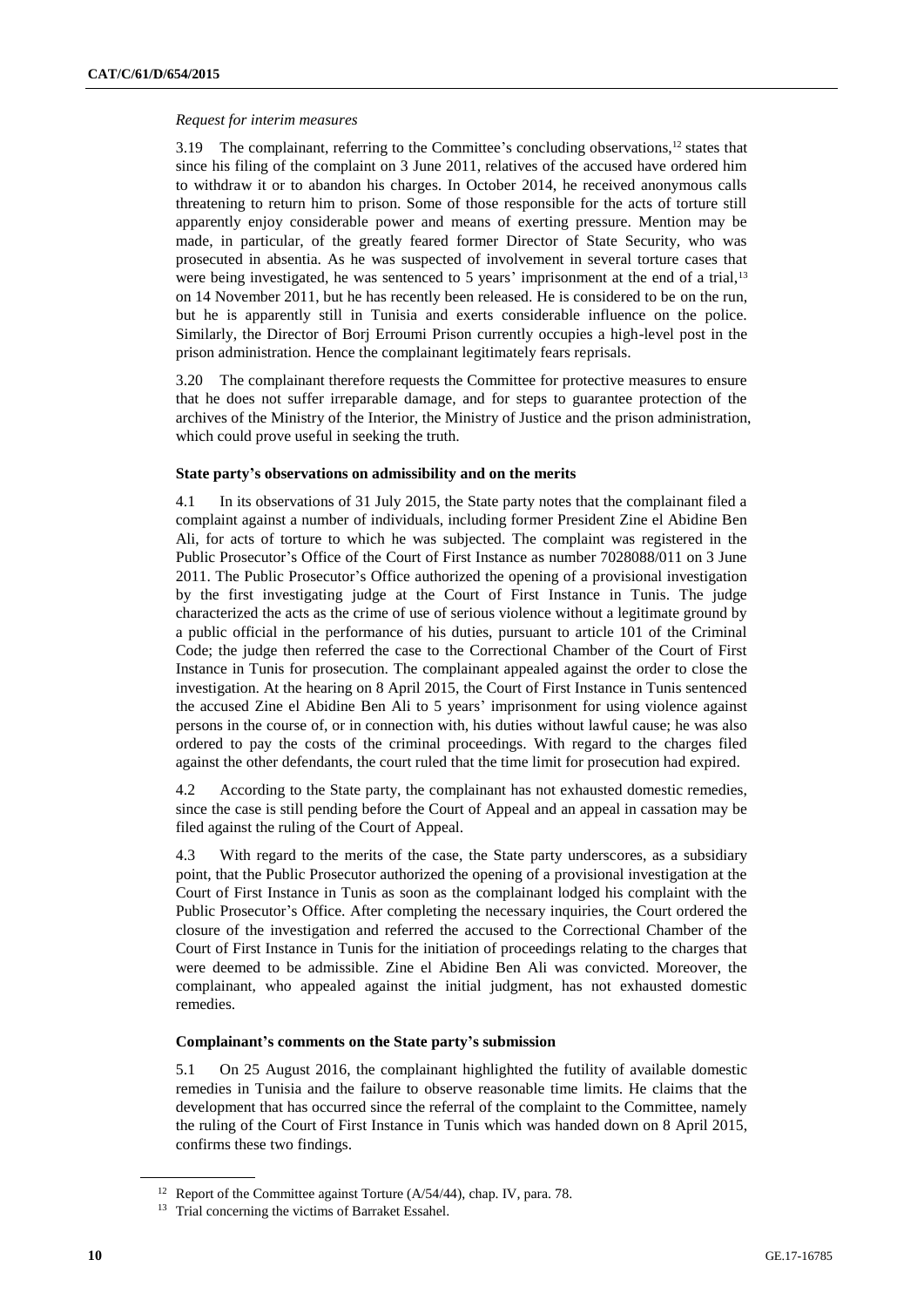5.2 The trial before the Correctional Chamber of the Court of First Instance began in April 2012 and continued for three years. The complainant lodged an appeal, which had still not been considered by July 2016.<sup>14</sup> The complainant therefore requests the Committee to conclude that the proceedings have exceeded reasonable time limits. Moreover, the ineffectiveness and futility of domestic remedies are rendered more manifest by the Court of First Instance ruling that the acts are statute-barred and can no longer be prosecuted.

5.3 The complainant concludes that the Tunisian courts have violated articles 2, 4 and 14 of the Convention by refusing to prosecute his torturers on the ground that the acts are statute-barred due to their legal definition as the offence of violence, which is statute-barred after three years.

5.4 The author stresses that the definition is based on two factors, the first of which is the non-retroactivity of article 101 bis of the Tunisian Criminal Code, which criminalizes torture, and which was not adopted until 1999. Prior to the adoption of Act No. 98 of 1999, the crime of torture was not punishable as such, but simply as a form of violence, pursuant to article 101 of the Criminal Code (see para. 2.21 above). It follows that the use of violence by a public official was classified as a major offence and not as a serious crime. Act No. 98 introduced article 101 bis, which states that "any public official or person of comparable status who subjects a person to torture in the performance of or in connection with his or her duties shall be liable to 8 years' imprisonment".

5.5 In light of the principle of non-retroactivity of criminal law,<sup>15</sup> an accused person may be convicted only on the basis of a law applicable at the time he committed the offence, with the sole exception of the principle of *lex mitior*, i.e. application of the most lenient law, even if the latter entered into force after the infringement. In the present case, as article 101 bis of the Criminal Code provides for harsher penalties than article 101, it cannot be applied retroactively to violence committed by public officials before 1999.

5.6 The complainant reiterates on these grounds that the failure to criminalize torture prior to 1999, despite the ratification of the Convention by Tunisia in 1988, constitutes a violation of article 4 of the Convention. He adds that the definition of the offence of violence adopted in the case is due to a lack of due diligence, and probably also to a lack of independence and impartiality of the judiciary.

5.7 Notwithstanding the requests of the victims' lawyers, the judges maintained that, given the public status of the perpetrators, the application of article 101 of the Criminal Code was mandatory.

5.8 Article 218 of the Criminal Code stipulates that any person, and therefore not necessarily a public official, who intentionally injures, beats or commits any other form of violence or assault, is liable to 1 year of imprisonment and a fine of 1,000 dinars and, if the violence or assault is premeditated, to 3 years' imprisonment and a fine of 3,000 dinars. Article 219 adds that when the violence in question is followed by mutilation, loss of the use of a limb, disfigurement, infirmity or permanent disability of 20 per cent or less, the suspect is liable to 5 years' imprisonment, and to 10 years of imprisonment if the violence in question results in permanent disability of over 20 per cent. In the latter case, as the sentence exceeds 5 years, jurisdiction lies with the criminal chamber rather than the correctional chamber of the court.

5.9 The issue of the victim's disability as an aggravating circumstance is not addressed in article 101 of the Criminal Code, which deals solely with violence perpetrated by public officials. The paradox lies in the fact that article 101 provides for a harsher penalty than article 218 on the ground that the perpetrator's status as a public official constitutes an aggravating circumstance. However, the penalty prescribed by article 101 is more lenient

<sup>&</sup>lt;sup>14</sup> On 21 June 2017, counsel for the complainant informed the secretariat that the appeal proceedings continued to be postponed, on each occasion at the request of the accused. The next hearing is scheduled for 25 October 2017 and will probably result in a further postponement, according to counsel for the complainant.

<sup>&</sup>lt;sup>15</sup> A principle enshrined in article 1 of the Tunisian Criminal Code: "No one shall be punished save by virtue of a provision of a pre-existing law. If, following the commission of the act but prior to the final judgment, a law that is more favourable to the accused is enacted, this law shall be applied."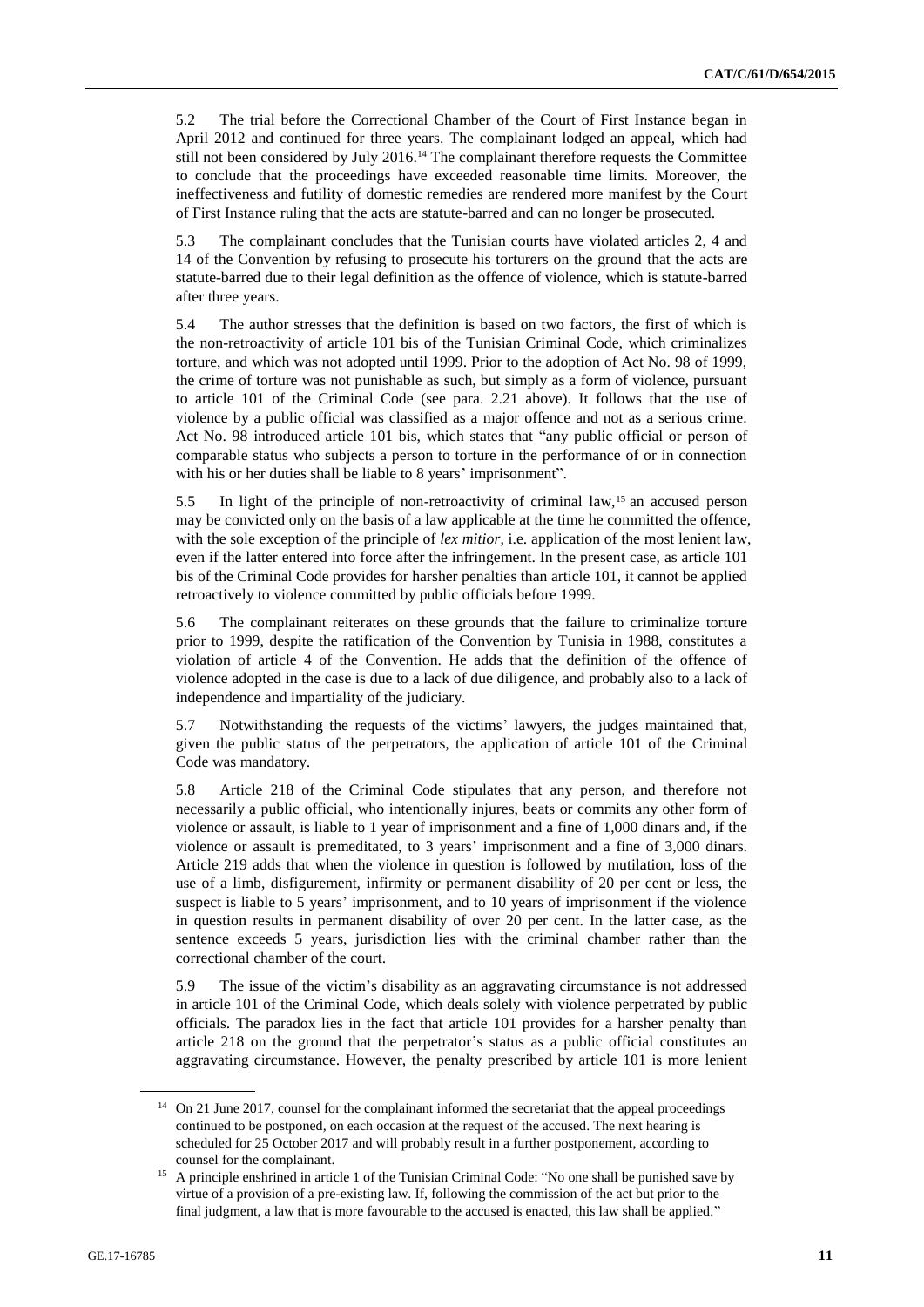than that prescribed by article 219, which provides for aggravating circumstances that are not taken into account by article 101. Consequently, by virtue of their status as officials, the perpetrators of the acts of torture in the present case are not liable to the harsh penalties prescribed by article 219 which would be applicable if they were not public officials.

5.10 In addition, the judges implicitly rejected another legal definition in article 250 of the Criminal Code, which stipulates that: "Any person who unlawfully apprehends, arrests, detains or illegally confines another person shall be liable to a penalty of 10 years' imprisonment and a fine of 20,000 dinars." Rached Jaïdane was arrested without a warrant and held in incommunicado detention in the Ministry of the Interior for several weeks, in violation of the Code of Criminal Procedure.

5.11 Invocation of the definition of violence is fraught with consequences inasmuch as the offence of violence is statute-barred after three years. Even if it is redefined as a serious crime by taking into account aggravating circumstances, such acts are statute-barred after 10 years.

5.12 The complainant adds that the application of time limits for prosecution also contravenes article 2 of the Convention which, according to the Committee's interpretation, <sup>16</sup> prohibits States from applying statutes of limitations to prevent the prosecution of crimes of torture. In the present case, although the non-applicability of statutory limitation to the crime of torture is enshrined in the new Tunisian Constitution, the State party has evaded its obligations under article 2 of the Convention by adopting a different definition of the acts in order to declare the offence statute-barred.

## **Issues and proceedings before the Committee**

#### *Consideration of admissibility*

6.1 Before considering any claims contained in a complaint, the Committee must decide whether or not it is admissible under article 22 of the Convention. The Committee has ascertained, as it is required to do under article 22 (5) (a) of the Convention, that the same matter has not been and is not being examined under another procedure of international investigation or settlement.

6.2 The Committee notes that the State party has challenged the admissibility of the complaint, arguing that the complainant has not exhausted domestic remedies. In this regard, the Committee notes that: the complainant filed a criminal complaint, which was registered by the Public Prosecutor's Office of the Court of First Instance on 3 June 2011; that the trial began in April 2012; that a decision was handed down on 8 April 2015, three years later, declaring that the acts were statute-barred and not liable to prosecution (with the exception of the charges filed against former President Ben Ali); and that the complainant has appealed the decision, but the case has not been heard to date, with the next hearing scheduled for 20 October 2017. The Committee considers that the insurmountable procedural constraint imposed on the complainant by the inaction of the competent authorities has rendered the opening of proceedings conducive to a useful remedy highly unlikely.<sup>17</sup> In the absence of relevant information from the State party, the Committee concludes that the domestic proceedings have exceeded reasonable time limits. Accordingly, the Committee is not deterred from considering this communication by article 22 (5) (b) of the Convention.

6.3 As the Committee considers that there is no other obstacle to admissibility, it declares the complaint admissible and proceeds to its consideration of the merits.

<sup>&</sup>lt;sup>16</sup> The complainant refers to general comment No. 3 (2012) on the implementation of article 14 by States parties, para. 40.

<sup>&</sup>lt;sup>17</sup> See communication No. 291/2006, *Ali v. Tunisia*, decision adopted on 21 November 2008, para. 15.2.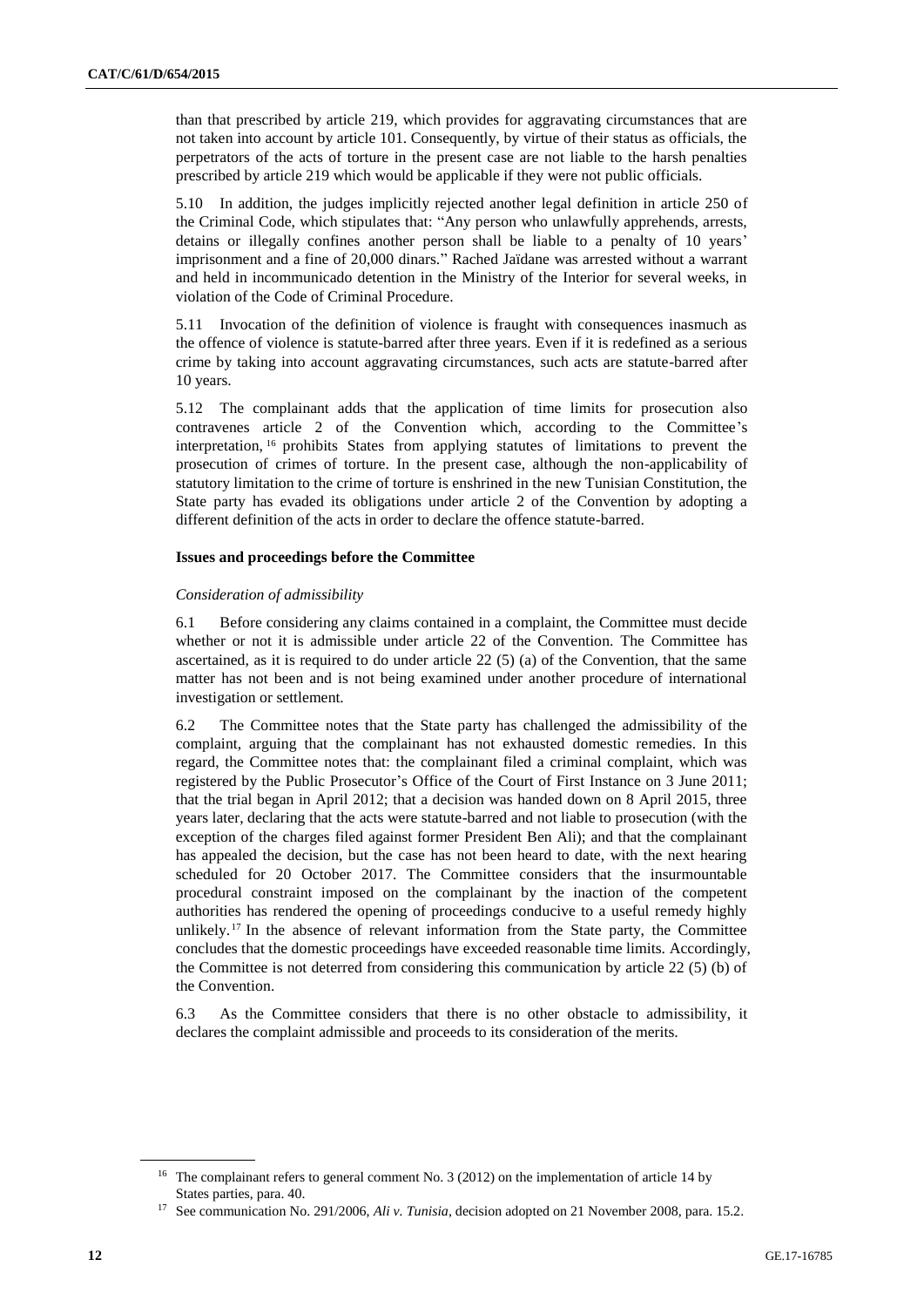## *Consideration of the merits*

7.1 The Committee has considered the communication, taking due account of all the information provided to it by the parties, in accordance with article 22 (4) of the Convention.

7.2 The Committee notes that the complainant alleges that the State party has violated articles 1, 2 (1), 4, and 11 to 16 of the Convention.

7.3 With regard to the complaint relating to article 1, the Committee notes the complainant's allegations that he was subjected to acts of torture by officials of the State party, and that the latter failed to take all effective measures to prevent him from being subjected to such acts. The Committee notes, to begin with, that the complainant was arrested during the night of 29 and 30 July 1993 and taken to the Ministry of the Interior, where he was interrogated and arbitrarily detained for 20 days (see paras. 2.2 ff.). The Committee notes that the complainant provided a detailed account of the appalling torture that he suffered at the Ministry of the Interior, where the victim was subject to the control of national security officers, whom he identified and named. The Committee further notes that the complainant was repeatedly tortured, held in solitary confinement and deprived of medical care at 9 April Prison for lengthy periods despite an obvious need for care (paras. 2.11 ff.).

7.4 The Committee also notes that the complainant claims that he still suffers many physical and psychological after-effects of torture, and that he has submitted reports of relevant medical examinations (see para. 2.18). The Committee observes that the State party has not refuted any of these allegations. Under the circumstances, and on the basis of the information made available to it, the Committee concludes that the complainant's allegations must be taken fully into account; that the abuse to which he was subjected was perpetrated by officials of the State party in an official capacity; and that the acts in question constitute acts of torture within the meaning of article 1 of the Convention.

7.5 Having found a violation of article 1 of the Convention, the Committee will not address the complaints filed by the complainant, on a subsidiary basis, under article 16 of the Convention.

7.6 The complainant also invokes article 2 (1) of the Convention, pursuant to which the State party should have taken effective legislative, administrative, judicial and other measures to prevent acts of torture in any territory under its jurisdiction. The Committee observes in this connection that the complainant was arrested without being presented with a warrant; that he was held in incommunicado detention at the Ministry of the Interior from 30 July to 4 September 1993, i.e. for 37 days, a period that greatly exceeds the maximum of four days authorized by law (see para. 2.7 above); that a review of the lawfulness of his detention was not conducted within the statutory time limit; and that during his pretrial detention he was denied contact with his family and the medical care required for his condition. Although he is a victim of acts of torture of extreme violence, which he repeatedly reported, the acts in question remain unpunished. Accordingly, the Committee concludes that there has been a violation of article 2 (1), read in conjunction with article 1 of the Convention.<sup>18</sup>

7.7 With regard to the alleged violation of article 4 of the Convention, the Committee recalls that one of the purposes of the Convention is to avoid allowing persons who have committed acts of torture to escape unpunished.<sup>19</sup> It also recalls that article 4 requires States parties to ensure that acts of torture are offences under its criminal law and to make such offences punishable by appropriate penalties which take into account their grave nature. The Committee notes that the present case has not yet been examined, more than 21 years after the events, with a view to prosecuting and punishing the alleged perpetrators of the torture inflicted on the complainant. The Committee also notes that, owing to the principle of non-retroactivity enshrined in article 101 bis, which criminalizes torture, the accused

<sup>18</sup> See, inter alia, communications, *Niyonzima v. Burundi*, para. 8.3; and No. 522/2012, *Gahungu v. Burundi*, decision adopted on 10 August 2015, para. 7.6.

<sup>19</sup> Communication No. 212/2002, *Urra Guridi v. Spain*, decision adopted on 17 May 2015, para. 6.7.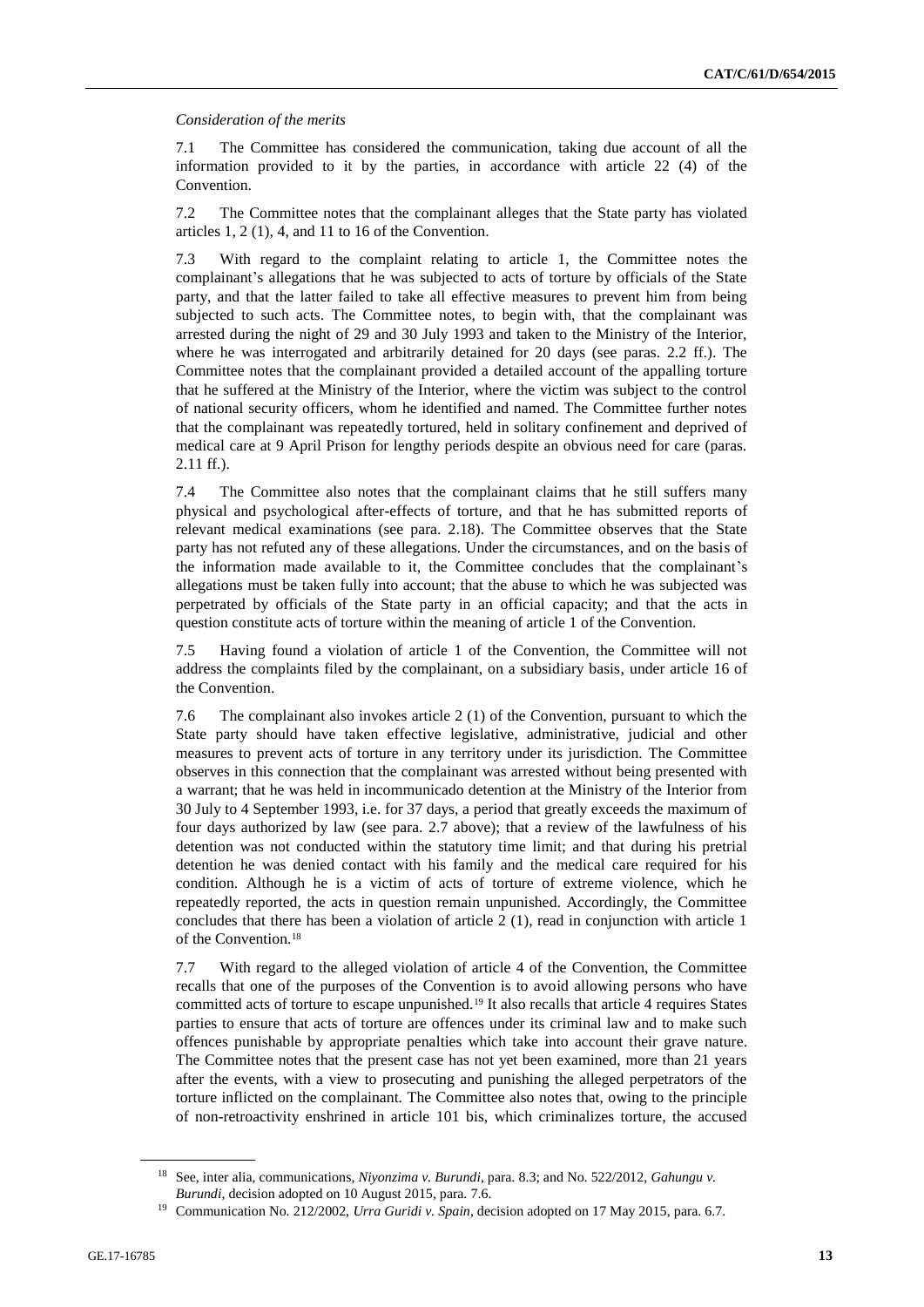have been prosecuted for an offence entailing a maximum prison term of 5 years, despite the fact that the gravity of the evidence would have merited criminal charges entailing commensurate exemplary penalties. The Committee recalls in this connection its concluding observations, in which it expressed concern about the application of the principle of non-retroactivity of criminal law to acts committed prior to the introduction of the crime of torture into the amended Criminal Code of 1999 (under article 101 bis), and consequently recommended that the State party "take all necessary measures to ensure that acts of torture committed before 1999 are prosecuted as offences punishable by penalties commensurate with the gravity of the crime" (see CAT/C/TUN/CO/3, paras. 35 and 36). The Committee concludes that there has been a violation of article 4 (2) of the Convention.

7.8 The Committee also notes the complainant's argument that article 11 was violated because the State party failed to conduct the necessary oversight of his treatment at the time of his arrest and during his detention. In particular, he alleged that his arrest and detention were not accompanied by the requisite procedural safeguards and oversight; that he was deprived of medical care notwithstanding his critical condition; that he was repeatedly denied contact with his family; that he was not assisted by counsel during his pretrial detention; and that he was detained in deplorable conditions. In the absence of compelling evidence from the State party that provision was made for oversight of the conditions of detention of the complainant, the Committee concludes that there has been a violation of article 11 of the Convention by the State party.<sup>20</sup>

7.9 With regard to articles 12 and 13 of the Convention, the Committee notes with concern that, despite the registration of the complainant's complaint of torture in 2011 at the Court of First Instance in Tunis, the investigation was closed on 16 February 2012 without any effective investigation being undertaken, although almost 24 years have elapsed since the victim first reported the facts on appearing before the investigating judge at the end of his police custody on 4 September 1993.

7.10 Although the State party claimed that an investigation was opened, it failed to provide any details regarding the progress of the proceedings or the prosecution of the alleged perpetrators of acts of torture and ill-treatment. The Committee recalls the State party's obligation under article 12 of the Convention to ensure that its competent authorities proceed to a prompt and impartial investigation whenever there are reasonable grounds to believe that an act of torture has been committed.<sup>21</sup> Such an investigation should be prompt, impartial and effective.<sup>22</sup> In addition, a criminal investigation must seek both to determine the nature and circumstances of the alleged acts and to establish the identity of the persons who may have been involved.<sup>23</sup>

7.11 The Committee concludes that the State party failed to meet its obligation under article 12 of the Convention. It follows that the State party also failed to uphold its responsibility under article 13 of the Convention to ensure that the complainant had the right to complain to the competent authorities, who should respond in an appropriate manner by launching a prompt and impartial investigation.<sup>24</sup>

7.12 With regard to article 14, the complainant argued that the Tunisian State, having deprived him of criminal proceedings as set out above, deprived him, in addition, of the prescribed legal procedures for obtaining compensation for material and non-material damages due to serious crimes such as torture. The Committee further notes that the victim has not benefited from any rehabilitation measure for the severe physical and psychological after-effects that he continues to suffer and that have been categorically attested by medical examinations. The Committee therefore considers that the complainant has been denied his right to redress and compensation under article 14 of the Convention.

<sup>20</sup> See, for example, *Gahungu v. Burundi*, para. 7.7.

<sup>21</sup> See communications, *Niyonzima v. Burundi*, para. 8.4; and No. 500/2012, *Ramírez Martínez et al. v. Mexico*, decision adopted on 4 August 2015, para. 17.7.

<sup>22</sup> See communication No. 495/2012, *N.Z. v. Kazakhstan*, decision adopted on 28 November 2014, para. 13.2.

<sup>23</sup> See communications Nos. 580/2014, *F.K. v. Denmark*, decision adopted on 23 November 2015, para. 7.7; and 161/2000, *Djemajl et al. v. Yugoslavia*, decision adopted on 21 November 2002, para. 9.4.

<sup>24</sup> See *Niyonzima v. Burundi*, para. 8.5.